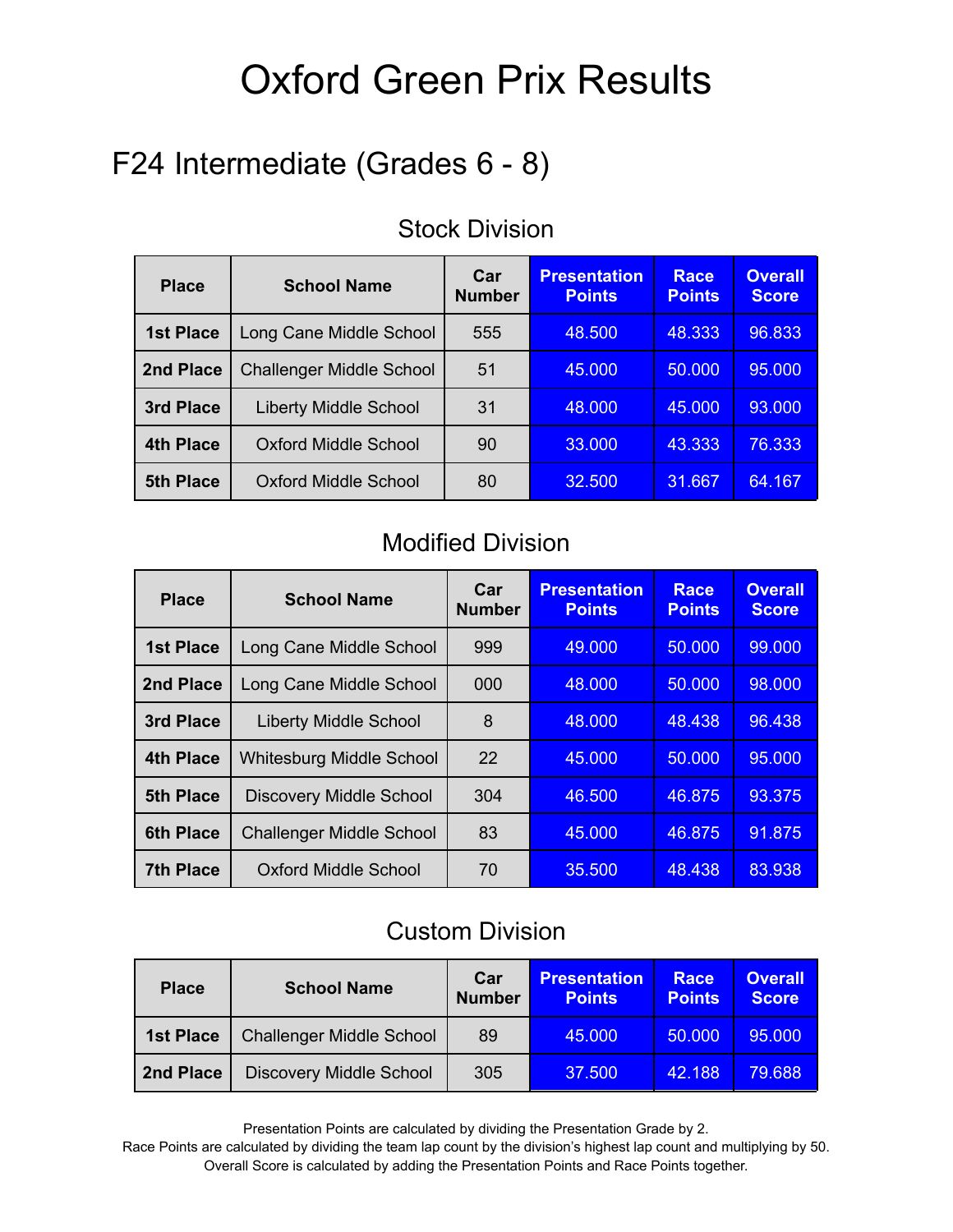## F24 Advanced (Grades 9 - 12)

| <b>Place</b>     | <b>School Name</b>            | Car<br><b>Number</b> | <b>Presentation</b><br><b>Points</b> | <b>Race</b><br><b>Points</b> | <b>Overall</b><br><b>Score</b> |
|------------------|-------------------------------|----------------------|--------------------------------------|------------------------------|--------------------------------|
| <b>1st Place</b> | <b>Oxford High School</b>     | 777                  | 47.500                               | 50.000                       | 97.500                         |
| 2nd Place        | Paul Duke STEM High<br>School | 116                  | 38.000                               | 48.214                       | 86.214                         |
| 3rd Place        | Wetumpka High School          | 106                  | 32.500                               | 41.071                       | 73.571                         |
| 4th Place        | Thinc Academy                 | 706                  | 16.000                               | 37.500                       | 53.500                         |

#### Stock Division

#### Modified Division

| <b>Place</b>     | <b>School Name</b>           | Car<br><b>Number</b> | <b>Presentation</b><br><b>Points</b> | Race<br><b>Points</b> | <b>Overall</b><br><b>Score</b> |
|------------------|------------------------------|----------------------|--------------------------------------|-----------------------|--------------------------------|
| <b>1st Place</b> | <b>Bob Jones High School</b> |                      | 45.000                               | 50.000                | 95,000                         |
| 2nd Place        | <b>Oxford High School</b>    | 888                  | 47.500                               | 45.588                | 93.088                         |

#### Custom Division

| <b>Place</b>     | <b>School Name</b>           | Car<br><b>Number</b> | <b>Presentation</b><br><b>Points</b> | Race<br><b>Points</b> | <b>Overall</b><br><b>Score</b> |
|------------------|------------------------------|----------------------|--------------------------------------|-----------------------|--------------------------------|
| <b>1st Place</b> | <b>Bob Jones High School</b> | 5                    | 45.000                               | 50,000                | 95.000                         |
| 2nd Place        | <b>Oxford High School</b>    | 99                   | 47.500                               | 44.286                | 91.786                         |

Presentation Points are calculated by dividing the Presentation Grade by 2. Race Points are calculated by dividing the team lap count by the division's highest lap count and multiplying by 50. Overall Score is calculated by adding the Presentation Points and Race Points together.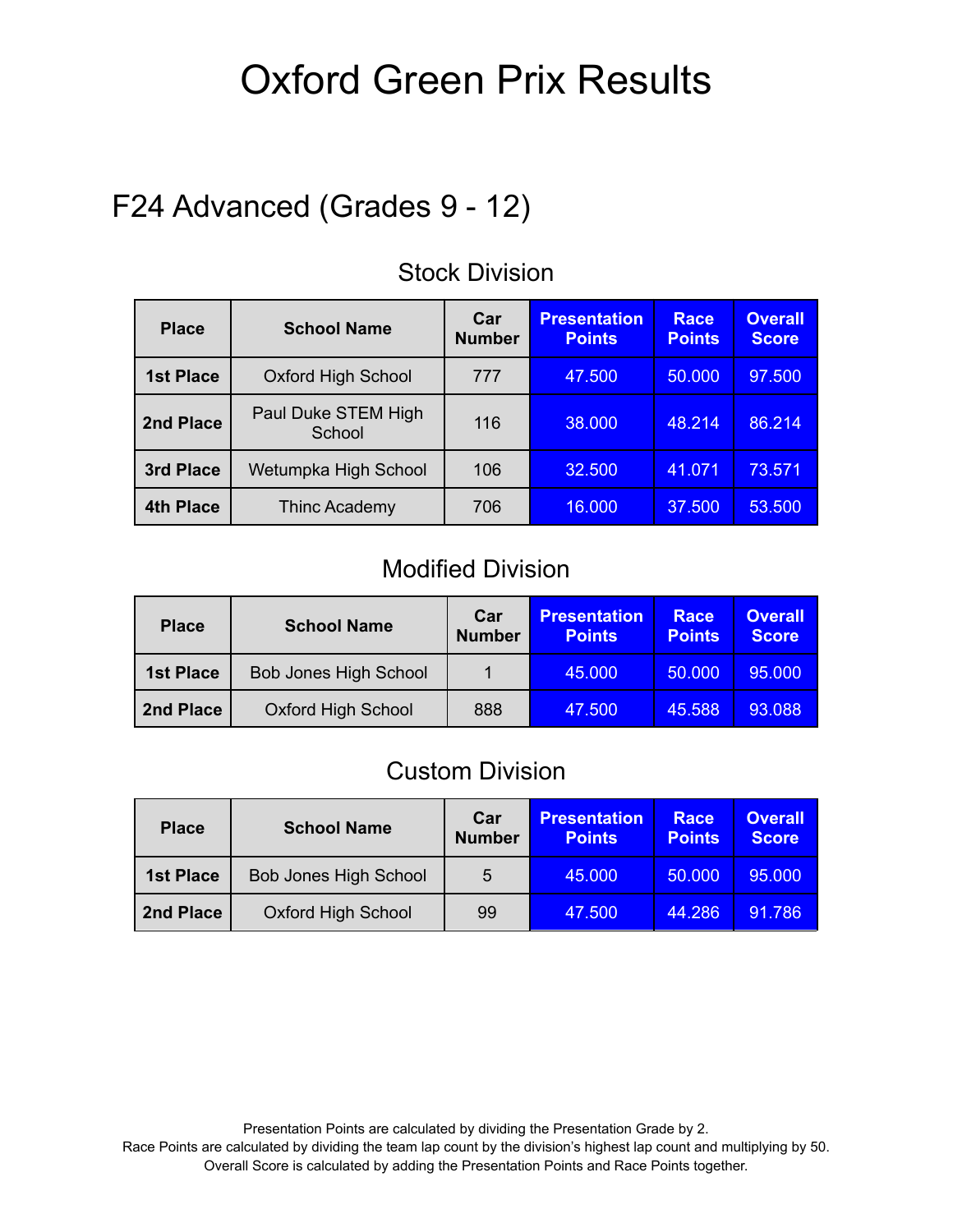### Presentation Scores

| <b>F24 Intermediate</b>         |              |              |  |  |  |
|---------------------------------|--------------|--------------|--|--|--|
| <b>School</b>                   | Car          | <b>Grade</b> |  |  |  |
| Long Cane Middle School         | 999          | 98.000       |  |  |  |
| Long Cane Middle School         | 555          | 97.000       |  |  |  |
| Long Cane Middle School         | 000          | 96.000       |  |  |  |
| <b>Liberty Middle School</b>    | 8 and 31     | 96.000       |  |  |  |
| <b>Discovery Middle School</b>  | 304 and 305  | 93.000       |  |  |  |
| <b>Challenger Middle School</b> | 51 / 83 / 89 | 90.000       |  |  |  |
| <b>Whitesburg Middle School</b> | 22           | 90.000       |  |  |  |
| <b>Oxford Middle School</b>     | 70           | 71.000       |  |  |  |
| <b>Oxford Middle School</b>     | 80           | 66,000       |  |  |  |
| <b>Oxford Middle School</b>     | 90           | 65.000       |  |  |  |

| <b>F24 Advanced</b>          |                |              |  |  |  |  |
|------------------------------|----------------|--------------|--|--|--|--|
| <b>School</b>                | Car            | <b>Grade</b> |  |  |  |  |
| <b>Oxford High School</b>    | 777 / 888 / 99 | 95,000       |  |  |  |  |
| <b>Bob Jones High School</b> | 1/5            | 90,000       |  |  |  |  |
| Paul Duke STEM High School   | 116            | 76.000       |  |  |  |  |
| Wetumpka High School         | 106            | 65.000       |  |  |  |  |
| Thinc Academy                | 706            | 32,000       |  |  |  |  |

Presentation Points are calculated by dividing the Presentation Grade by 2. Race Points are calculated by dividing the team lap count by the division's highest lap count and multiplying by 50. Overall Score is calculated by adding the Presentation Points and Race Points together.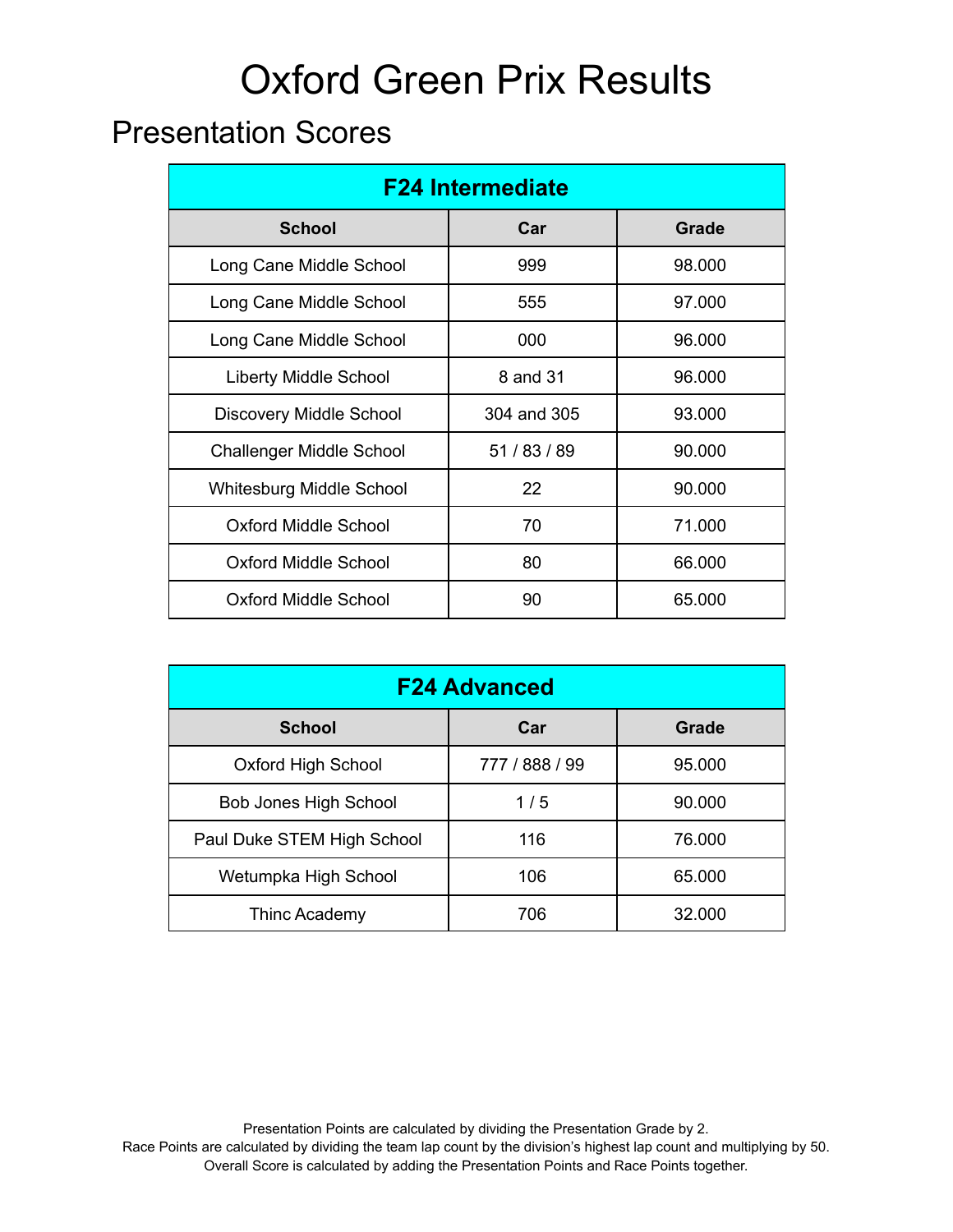### Heat Results (Middle School)

| <b>F24 Intermediate</b>         |     |         |         |                                 |  |  |
|---------------------------------|-----|---------|---------|---------------------------------|--|--|
| <b>STOCK DIVISION</b>           |     | Heat 1  | Heat 2  | <b>Lap Count</b><br>for Scoring |  |  |
| <b>Challenger Middle School</b> | 51  | 30 laps | 30 laps | 30 laps                         |  |  |
| Long Cane Middle School         | 555 | 29 laps | 28 laps | 29 laps                         |  |  |
| <b>Liberty Middle School</b>    | 31  | 27 laps | 23 laps | 27 laps                         |  |  |
| <b>Oxford Middle School</b>     | 90  | 24 laps | 26 laps | 26 laps                         |  |  |
| <b>Oxford Middle School</b>     | 80  | 18 laps | 19 laps | 19 laps                         |  |  |
| <b>MODIFIED DIVISION</b>        |     | Heat 1  | Heat 2  | <b>Lap Count</b><br>for Scoring |  |  |
| Long Cane Middle School         | 999 | 32 laps | 32 laps | 32 laps                         |  |  |
| Long Cane Middle School         | 000 | 32 laps | 15 laps | 32 laps                         |  |  |
| Whitesburg Middle School        | 22  | 32 laps | 30 laps | 32 laps                         |  |  |
| <b>Oxford Middle School</b>     | 70  | 31 laps | 27 laps | 31 laps                         |  |  |
| <b>Liberty Middle School</b>    | 8   | 29 laps | 31 laps | 31 laps                         |  |  |
| <b>Discovery Middle School</b>  | 304 | 30 laps | 26 laps | 30 laps                         |  |  |
| <b>Challenger Middle School</b> | 83  | 30 laps | 29 laps | 30 laps                         |  |  |
| <b>CUSTOM DIVISION</b>          |     | Heat 1  | Heat 2  | <b>Lap Count</b><br>for Scoring |  |  |
| <b>Challenger Middle School</b> | 89  | 32 laps | 30 laps | 32 laps                         |  |  |
| <b>Discovery Middle School</b>  | 305 | 27 laps | 16 laps | 27 laps                         |  |  |

Presentation Points are calculated by dividing the Presentation Grade by 2. Race Points are calculated by dividing the team lap count by the division's highest lap count and multiplying by 50. Overall Score is calculated by adding the Presentation Points and Race Points together.